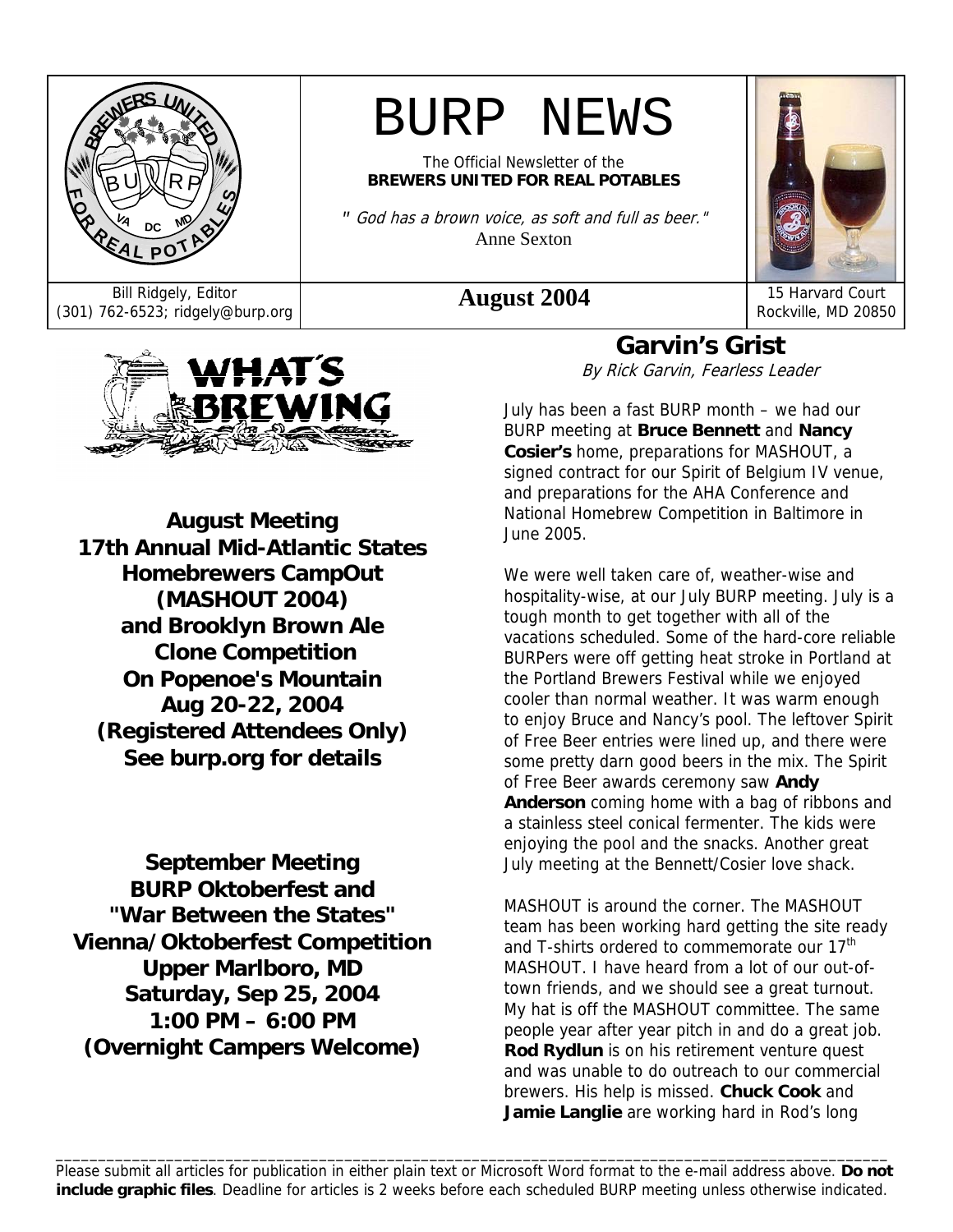shadow. Chuck is relentless and I'm looking forward to some interesting new beers this year.

Our next meeting is at **Linda and Jim Rorick's** Turtle Creek Farm. We will have the BURP Oktoberfest and our Oktoberfest/Marzen/Vienna club contest. This is a great place to get away from it all and drink beer out on the Wiesen without having to go too far into the boonies.

I am EXTREMELY happy to announce that we have finalized our venue contract for Spirit of Belgium IV on January 14-16 with the Sheraton National Hotel at 900 S. Orme Street in Arlington. This is a great location for our most ambitious Spirit of Belgium yet. We will be able to have all of our events in one location with plenty of room for each of our sessions. We have the use of the top floor reception room with great views of Washington, DC, metro shuttles, indoor swimming pool, and more banquet space than we can fill. The tentative conference schedule has three receptions, the Belgian-style homebrew competition, technical sessions across two days, and a banquet as our finale. The hotel rooms are extremely nice, and the meeting and banquet space looks great! There are still plenty of opportunities to join the SoB committee. With the venue signed, we will be going into high gear at the end of August.

**Les White** and the Free State Homebrewer's Guild are making great headway on the AHA Conference for 2005. They have selected the Baltimore Inner Harbor Holiday Inn as the venue. There will be many opportunities to contribute as a volunteer. You can contact Les via the Guild or talk to our own **Phil Sides**.

I'm off with my girls to the beach for a week and then onward to MASHOUT. Stop by for a Kellerbier in the cool shade of the cove. I'll be the guy with a smile on his face. Life should be like MASHOUT!

Cheers, Rick

# **Minister of Culture Corner**

By Mel Thompson & Dave Pyle, Co-Ministers of Culture

### **European Light Lager Competition Results**

Results of the European Light Lager competition held at the July BURP meeting were: 3rd Place – **Andy Anderson** (Muenchner Helles); 2nd Place – **Mike McGuire** (Bohemian Pilsner); 1st Place – **Andy Anderson** (Dortmunder Export). Many thanks to all who entered, to the judges who took time out of socializing to evaluate the beers, and especially to **Alison Skeel** for running the competition in Mel's absence.

### **Competition Schedule Update**

### **August - Clone Beer Competition at Mashout**

Brooklyn Brown Ale clone. Entries must be entered by 10 AM on Saturday of Mashout. Judging will begin at 10:30 AM. Kegs only. There will also be a popular choice winner selection in addition to the judges selection for the beer that most resembles Brooklyn Brown. FREE BEER!! (Ridgely still thinks he's going to win.)

### **Septembeer – Oktobeerfest Civil War**

Team brew Maryland/DC versus Virginia. BJCP category 9 Vienna or Maerzen. We have the perpetual trophy (see below) that will be passed annually to the winning team of the winning state. To refresh brewers on the Civil War competition rules:

- BJCP Category 9, Vienna or Maerzen.
- Kegs only.
- Teams: min 2 brewers, max 4 brewers. Each individual brewer may be on one team only.
- Each team may have one entry.
- If a team is made up of members from both states, the team must choose which state to represent.
- As usual, ribbons will be awarded to  $1<sup>st</sup>$ ,  $2<sup>nd</sup>$ , and 3<sup>rd</sup> places.
- Points will be calculated for the first five places overall on a descending scale: 5 pts for  $1<sup>st</sup>$ , 4 pts for  $2^{nd}$ , 3 pts for  $3^{rd}$ , 2 pts for  $4^{th}$ , 1 pt for 5<sup>th</sup>. The state with the highest total number of points is the winner. The highest placing team for that state will be awarded the trophy on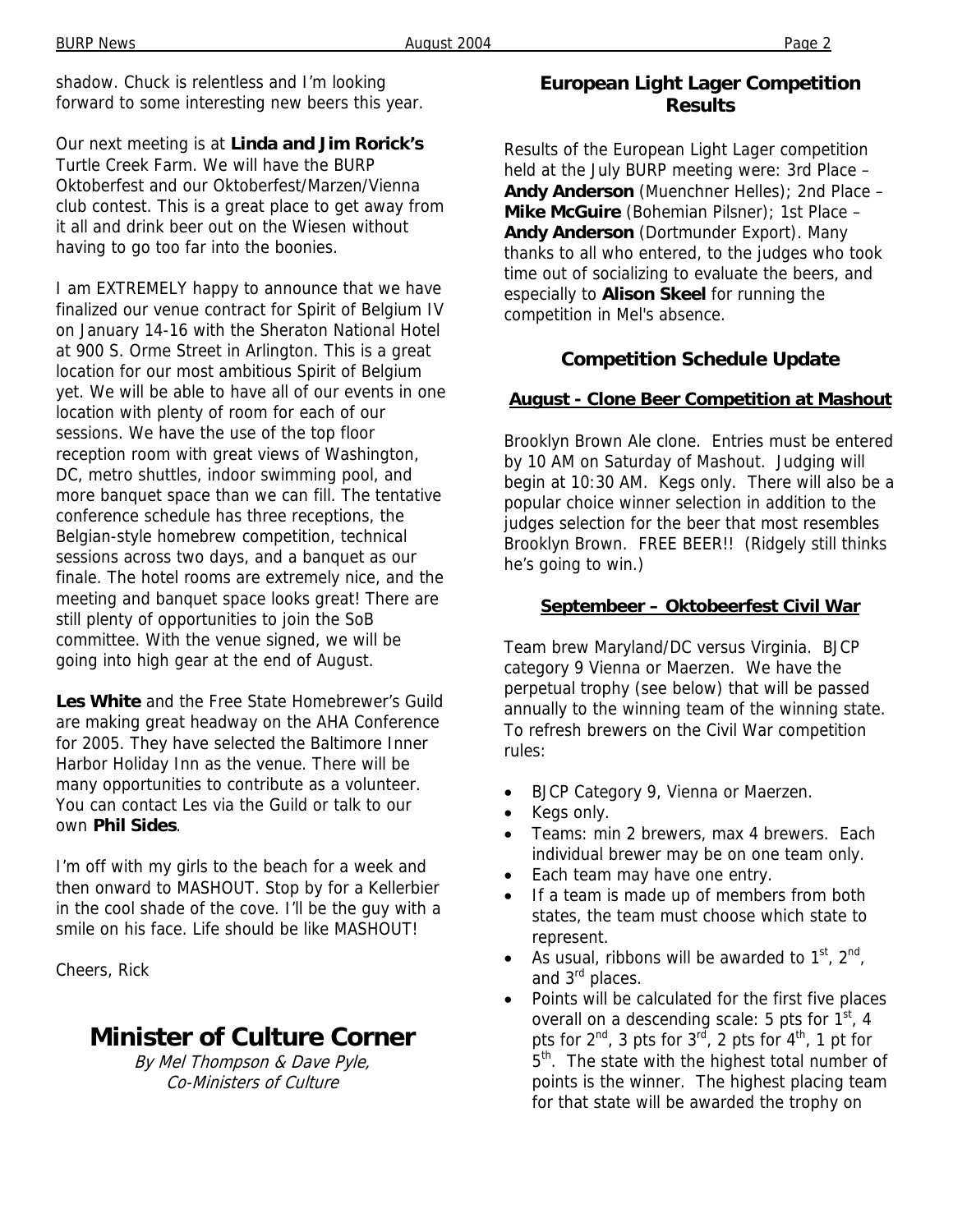behalf of the state represented and keep the trophy until the competition the following year.

This should be a great one to judge as the quality of the fest beers will be outstanding. If you wish to judge and don't have an entry, please let me know before the competition.

#### **Octobeer – India Pale Ale and Imperial IPA**

BJCP category 7, IPA and new (soon to be adopted) category, Imperial IPA. Guidelines for the IIPA or I²PA are in this month's newsletter. I'm getting hopped up for this one.

#### **Novembeer – Real Ale**

**Tom Cannon** and **Andy Anderson** put together a terrific competition. And the next day, we'll have one of the largest real ale events in the US. BURPers really are special and privileged. Enter as many 3 or 5-gallon kegs as you can (Firkins are also welcomed). Let's try to beat the former record 48 entries.

#### **Decembeer – Winter Warmers**

This will be a keg preferred, team brew with winners selected by popular choice. The style typically refers to bigger, complex beers with or without spices added. Ahh, I can taste a Young's Winter Warmer as I think about this competition. More will follow on ideas for winter warmers to brew.

Cheers, Mel & Dave



## **BURP Shines in National Competitions**

BURP members took a number of awards in national competitions this year. Here's a quick rundown. Congratulations to all of the winners!

#### **National Homebrew Competition (June 2004)**

**Rick Garvin & Christine Lewis** – 1st Place, Stout

**Mel Thompson** – 1st Place, English & Scottish Strong Ale

#### **Masters Championship of Amateur Brewing (MCAB) (July 2004)**

**Wendy Aaronson & Bill Ridgely** – 2nd Place, English & Scottish Strong Ale

**Andy Anderson, Pat & Janet Crowe** – 2nd Place, Wheat Beer

**Ed Bielaus** – 3rd Place, Bitter & English Pale Ale; 2nd Place, Koelsch & Altbier; 2nd Place, German Amber Lager

**Robert Finkelstein** – 2nd Place, Scottish Ale

# **September Club Competition – German Amber lager**

Below are the BJCP guidelines for Category 9, German Amber Lager. These are the guidelines that will be used to judge the Civil War competition at the September BURP meeting:

| German<br>Amber<br>Lager | <b>OG</b> | FG       | <b>ABV</b><br>℅ | <b>IBU</b>  | <b>SRM</b> |
|--------------------------|-----------|----------|-----------------|-------------|------------|
| Oktoberfest<br>/Maerzen  | 1.050-64  | 1.012-16 | $4.8 - 6.5$     | $20-$<br>30 | $7 - 14$   |
| Vienna<br>Lager          | 1.046-52  | 1.010-14 | $4.6 - 5.5$     | 18-<br>30   | $8 - 12$   |

### **9A. Oktoberfest/Maerzen**

**Aroma**: German (Vienna or Munich) malt aroma. A light toasted malt aroma may be present. No fruitiness, diacetyl, or hop aroma.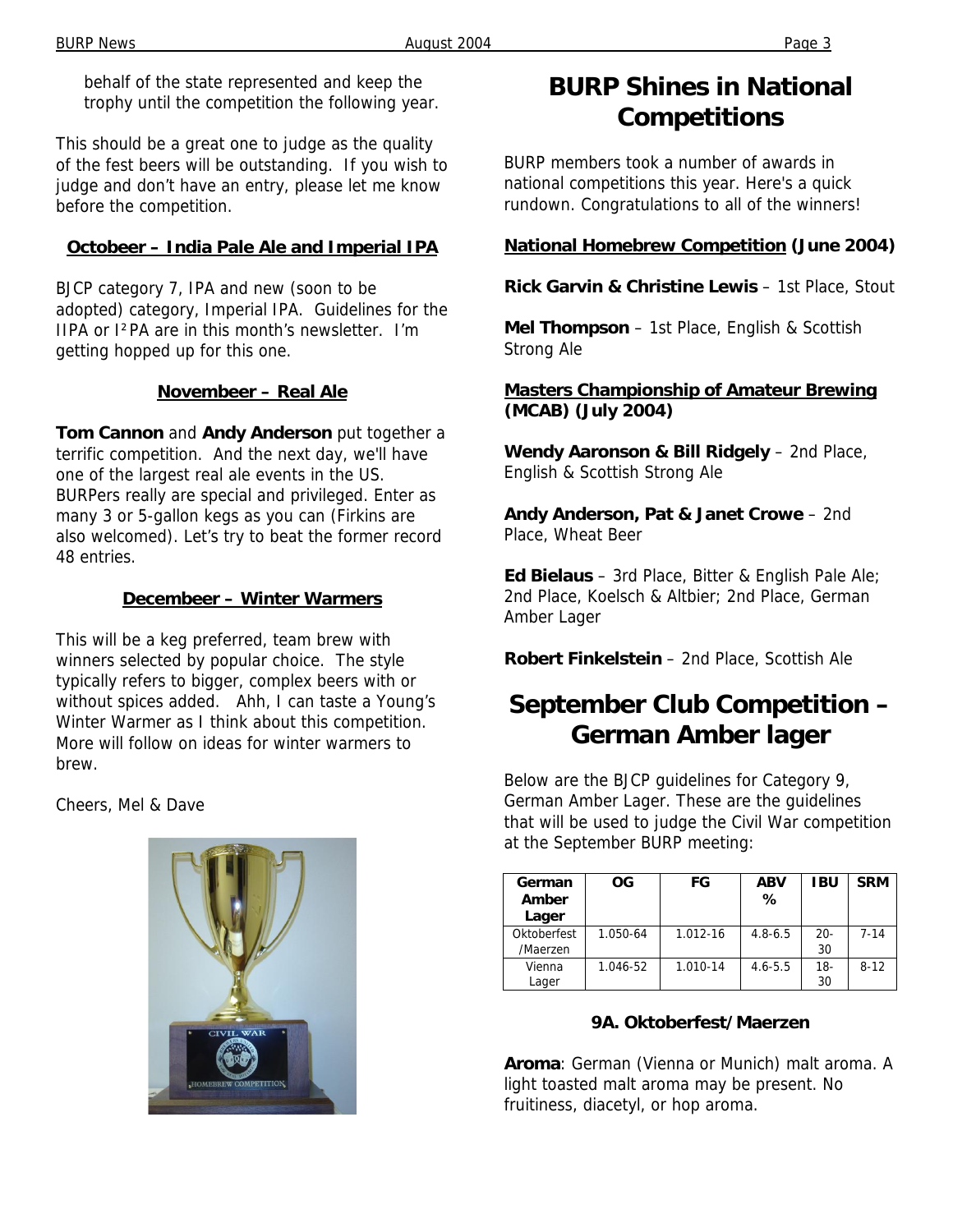**Appearance**: Dark gold to reddish amber color. Bright clarity, with solid foam stand.

**Flavor**: Distinctive and complex maltiness may include a toasted aspect. Hop bitterness is moderate, and hop flavor is low to none. Balance is toward malt, though the finish is not sweet.

**Mouthfeel**: Medium body, with a creamy texture and medium carbonation.

**Overall Impression**: Smooth and rather rich, with a depth of malt character. This is one of the classic malty styles, with a maltiness that is often described as soft, complex, and elegant but never cloying.

**History**: Origin credited to Gabriel Sedlmyer, based on an adaptation of the Vienna style developed by Anton Dreher around 1840, shortly after lager yeast was first isolated. Typically brewed in the spring, signaling the end of the traditional brewing season and stored in cold caves or cellars during the warm summer months. Served in autumn amidst traditional celebrations.

**Ingredients**: German Vienna malt (slightly lighter than Munich malt) should be the backbone (if not entirety) of the grain bill, with some Munich malt and possibly some crystal malt. All malt should derive from the finest quality two-row barley. Continental hops, especially noble varieties, are most authentic. Somewhat alkaline water (up to 300 PPM), with significant carbonate content is welcome.

**Commercial Examples**: Spaten Ur-Maerzen, Ayinger Oktoberfest-Maerzen, Paulaner Oktoberfest, Wuerzburger Oktoberfest, Hacker-Pschorr Oktoberfest.

#### **9B. Vienna Lager**

**Aroma**: Dark German (Vienna or Munich) malt aroma. A light toasted malt aroma may be present. Similar, though less intense than Oktoberfest.

**Appearance**: Reddish amber to light brown color. Bright clarity and solid foam stand.

**Flavor**: Soft, elegant malt complexity is in the forefront, with a firm enough hop presence to provide a balanced finish. Some toasted character from the use of Vienna malt.

**Mouthfeel**: Light to medium body, with a gentle creaminess. Medium carbonation.

**Overall Impression**: Characterized by soft, elegant maltiness that dries out in the finish to avoid becoming overly sweet.

**History/Comments**: The original amber lager developed by Anton Dreher shortly after the isolation of lager yeast. Nearly extinct in its area of origin. The style owes much of its character to the method of malting (Vienna malt). Lighter overall than Oktoberfest, yet still decidedly balanced toward malt.

**Ingredients**: Vienna malt provides a lightly toasty and complex, melanoidin-rich malt profile. As with Oktoberfests, only the finest quality malt should be used, along with Continental hops (preferably noble varieties). Moderately hard, carbonate-rich water.

**Commercial Examples**: Negra Modelo, Portland Lager, 150 Jahre, Augsburger Red, Leinenkugel Red.

## **October Club Competition - Hop Head? Well, Yes ….**

By Mel Thompson, Co-Minister of Culture

Isn't this a great country? We have taken a beer style developed by the British in the late 1800s and revived it and made it a whole lot better! You all know the story of the emergence of India Pale ale, when the Brits occupied India and needed to provide beer for their troops. They developed a high gravity/high alcohol ale with lots of hops to preserve the beer for the long voyage around Africa to India ... the birth of a new beer style! Well, it is nearly impossible to find an accurate replica of the original IPA in the UK today. Due to the demand for lower alcohol beers (the tax on alcohol in beer is a major contributor), most beers referred to as IPAs in the UK are in the 4% alcohol range and more like Ordinary or Special Bitters. It took the creativity of America's brewers during the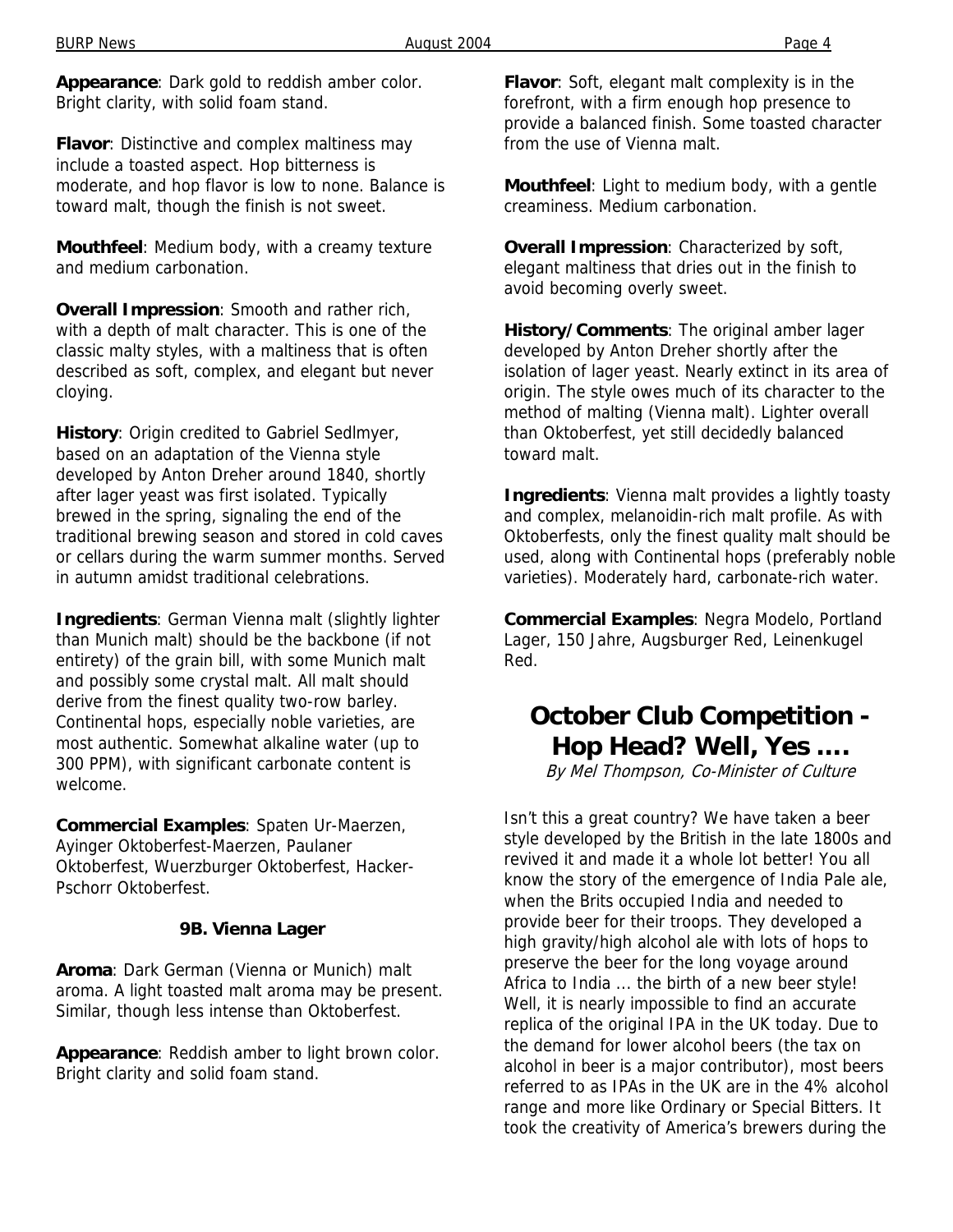craft beer movement in the mid 80s and 90s to revive and re-define the IPA beer style. Since that time, the style has continued to evolve and improve, resulting in the birth of the "hophead"! Wonderful, delicious beers like Anchor Liberty, Tupper's Hop Pocket, Victory Hopdevil, Sierra Nevada Celebration Ale, Brooklyn East India Pale Ale, Bridgeport IPA, to name a few, are a mainstay for the contemporary hophead - medium bodied, tasty beers with copious amounts of hop aroma, flavor and bitterness, but with enough malt to enrich and balance the overall intense experience. But it doesn't end there.

Ever evolving and pushing the envelope, in the mid 1990s, a new, stronger and hoppier variation of the style began to emerge and has now been recognized by the GABF: the Imperial IPA, also called the Double IPA. The style guidelines, according to the Bistro, home of the first annual IIPA festival, are as follows:

**Aroma**: An extremely rich hop aroma is mandatory. Typical versions use American hops and have aromas such as pine, citrus and floral, but any hop can be used. No malt should be detected in the aroma. It's all hops. Some alcohol aromas (spicy, peppery) are common.

**Appearance**: Clarity can be bright to cloudy due to the large quantity of hops and the hop protein left in the beer.

**Flavor**: Intensely fruity hop flavors should be layered throughout the beer, as two to three times the amount of hops are used in this beer as compared to a standard IPA.

**Mouthfeel**: Medium to full body. A slight warming may be present in the mouthfeel from alcohol, but it should not remind one of barley wine.

**Comments**: Although the beer should be drinkable with some signs of malt showing, your overall impression should be HOPS! This is not a beer for the average beer drinker!

From an interview in Ale Street News with Bistro owner, Vic Kralj, "The key to double IPA is malt. There can hardly be any caramel malt at all, otherwise it leans too much to a barleywine. Hops need to be in the back end (aroma and dry hops), otherwise it's too bitter. A lot of guys try to brew these beers, and they end up with either a small barleywine, or an undrinkable hop monster."

At this year's GABF, there were 40 entries in the newly established category. GABF guidelines for Imperial India Pale Ale are as follows:

Imperial or Double India Pale ales have intense hop bitterness, flavor and aroma. Alcohol content is very high and notably evident. They range from golden to amber in color. The style may use any variety of hops. Though the hop character is intense, it's balanced with complex alcohol flavors, moderate to high fruity esters and medium to high malt character. While hop character may be very intense, it may not be harsh in quality. Imperial or Double India Pale ales have medium-high to full body. Diacetyl should not be perceived.

Commercial examples: Rogue I²PA(IPA squared), Stone Ruination Ale, Dogfish Head 90 minute, Deschutes Double Bale Quail Ale, Victory Hop Wallop.

Here is a chart comparing the current IPA (BJCP Cat 7) style guidelines with the new Imperial IPA (BJCP Cat 14C) guidelines:

| <b>Style</b>    | ОG                 | FG              | ABV%           | <b>IBU</b>       | <b>SR</b><br>M |
|-----------------|--------------------|-----------------|----------------|------------------|----------------|
| IPA             | 1.050-75           | $1.012 -$<br>16 | $5.0 - 7.8$    | $40-60+$         | $8 - 14$       |
| Imperial<br>IPA | $1.075 -$<br>$90+$ | $1.012 -$<br>20 | $7.7 - 10.0 +$ | $60 -$<br>$100+$ | $8 - 15$       |

As an example of the "over the top" hopping, John Maier of Rogue is reported to dry hop with one pound of Amarillo hops per barrel, which translates to 2 ½ oz per 5 gallon batch!

All-grain recipe: 5 gallons

20# English pale malt 1 ½ oz high AA American hops e.g., Columbus,

- Centennial 90 min.
- 1  $\frac{1}{2}$  oz Cascade hops 30 min.
- 1 oz Cascade hops 10 minutes
- 1 oz Cascade hops end of boil
- 2 oz Cascade hops dry hopped in secondary.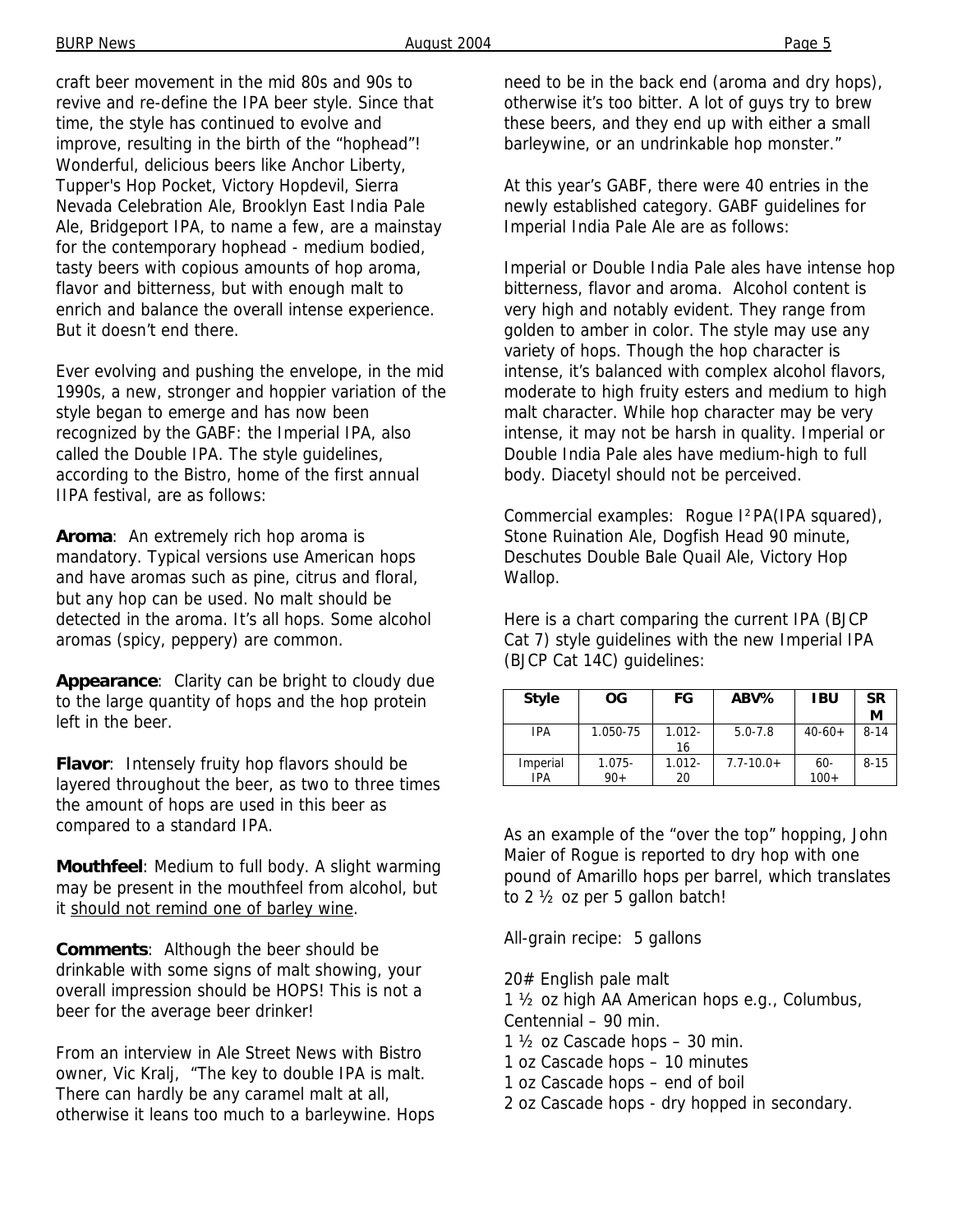At least 1000ml yeast starter, English or American ale yeast

Mash at 150 F for 90 minutes. Boil for 2 hours.  $O.G. = 1.090$ 

See the Feb/Mar issue of Mid Atlantic Brewing News, the latest issue of **Zymurgy** and Ale Street News for additional information.

Cheers and hoppy brewing, Mel

### **July Meeting Report – Where's Nokesville?**

By Tom Cannon

What's a good way to spend a cloudy, cooler than normal July day? How about a schlep out to Nokesville, Virginia (or is it Maryland? West Virginia?) for the annual BURP pool party at **Bruce and Nancy's**!

So, it wasn't as hot as the past two July meetings have been, but, a pool is a pool, and it's hard to keep some BURPers out of any water (hot or not)! We made the arduous journey south (east? west? … Where the hell is Nokesville?) expecting not too many BURPers on this cloudy Saturday. And the worry was, this being the first meeting after our Spirit of Free Beer Homebrew competition, that the purpose of the competition, the FREE BEER wouldn't make it with the people who picked up the beer but didn't make the schlep to Nokesville (where is Nokesville?).

Not to worry! Plenty of people and homebrew leftovers from the finest homebrew competition on the East Coast were in attendance. Heck, Nokesville, wherever it is, and all of the FREE BEER were such a draw, **Jeff and Tammy** drove all the way from Oklahoma City to attend (via Alexandria where they moved to in April)! Now that, my friends, is desperation for FREE BEER!

So, with 10 or so coolers full of left over homebrew, and the pool rapidly filling (with people), Nokesville (?) was hopping! The food was the typical BURP meeting spread. The beer quality was, on the whole, quite good, with only a few pours (of the many drink or pours available). Not a

bad way to spend a July Saturday afternoon, even if it is in Nokesville (do you know you actually have to drive past a barn with a cow dancing with a pig painted on the side to get to Nokesville?!).

But, with all things, there is some bad to be had with the good. The worst was having a truly abbreviated award ceremony for this year's Spirit of Free Beer winners. Now, I know a lot of you think this is a good thing, and that the award ceremony for SOFB every year tends to drag. But it is important to recognize the people who participate in this seminal BURP event every year, from the organizers, to the judges and stewards, to the sponsors, to the folks who brew and enter their beers. Now, don't get me wrong, **Rob Hanson** and **Mark Hogenmiller** did a fine job of handing out the swag, but there wasn't nearly enough kissing of winners to suit many in the crowd including myself! But, of course, congratulations to all of those who won ribbons at this years Sprit of Free Beer, and special thanks to those who brewed the beer for the competition that we were all drinking on this fine July afternoon! FREE BEER! And speaking of nifty SOFB prizes, **Andy Anderson** got a 12 gallon or so stainless steel cylindriconical fermenter for winning Best of Show!

And did I say that was the worst? Oh yeah, I forgot to mention **John Gardiner** selling (whining, cajoling, joking-poorly, droning, berating, abusing, etc) raffle tickets. Now that was slow torture!





**The Kepler Kitchen – Guinness Ice Cream** By Bob & Betsy Kepler

The original recipe we used for this was from the Food Network website.

The notes in brackets below are our modifications. I strongly recommend adding the pecans... it made a big difference. Enjoy!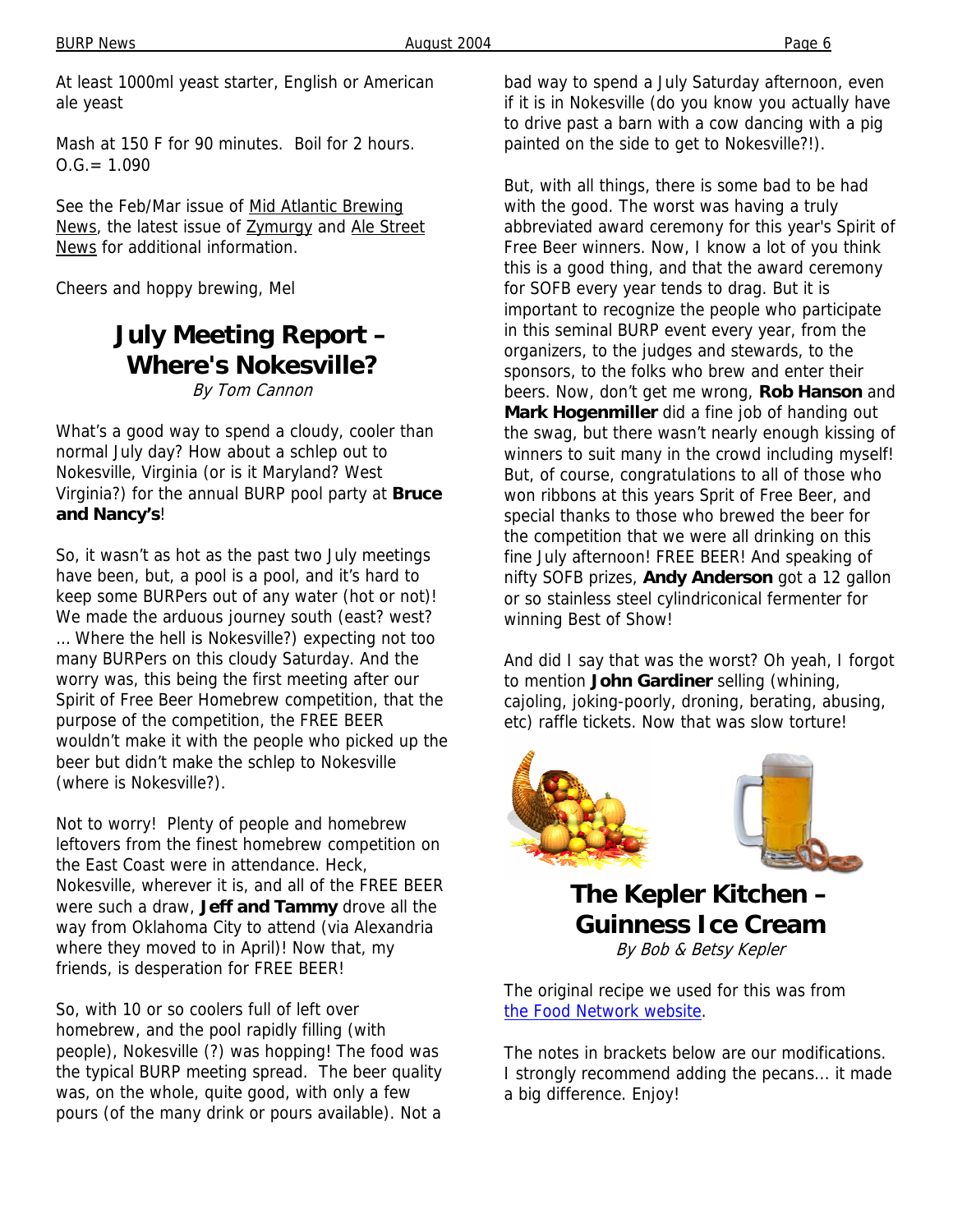- 1 cup Guinness Stout (or any stout beer)
- 1 cup whole milk
- 2 cups cream
- 2 ounces glucose syrup [We used Pale Malt extract
- but don't recommend it]
- 1 cup sugar
- 1 cup egg yolks [This took us 13 egg yolks!] [1/3 cup pecan pieces browned in butter]

Bring beer, milk, cream, glucose, and sugar to a boil, then drizzle into the egg yolks while whisking vigorously. Heat to 185 F [175 to be safer, else watch carefully for curdling of eggs - and cool promptly], stirring constantly. Pour through a fine sieve and chill over an ice bath. When ice cream base is cold, freeze in an ice cream machine. Before final storage in the freezer, stir in the nuts.

## **BURP 10 and 20 Years Ago**

Compiled By Bill Ridgely

### **20 Years Ago, Aug 1984**

Plans for the first Mid-Atlantic Regional Homebrew Conference were well underway in August. The conference was scheduled for Sep 29 in Washington. The discussion in the August newsletter focused mainly on registration requirements. It was determined that AHA membership would be required to attend the conference, but the fee to join AHA was being discounted to \$10 for conference attendees. Also, there would be no conference fee discount for BURP members, but the club was planning to organize registrations of dues paying members to take advantage of a proposed 4-person discount. A call was also put out for beds for out-of-town attendees.

The August BURP meeting was held at the home of **Bill McLaren** in Lexington Park, MD. About 35 members made the long drive to Southern MD to enjoy steamed crabs washed down with plentiful homebrew.

### **10 Years Ago, Aug 1994**

The August 1994 BURP meeting (and annual Crab Feast) was hosted by **Ken Graham** and his parents in Wheaton, MD. BURP President **Tim Artz** and Co-Newsletter Editor **Polly Goldman**

combined their skills to prepare the crabs and cornon-the cob for the ravenous hordes. A special treat on the warm summer day was the Graham swimming pool, which provided refreshment from both the weather and the spicy foods that were in abundance at the meeting. A film crew from German television attended the meeting to film BURPers in their natural habitat. Unfortunately, none of the footage made the final cut, but a segment filmed later at the **Jim Busch** home brewery did. It was quite amusing watching Jim describe his brewing setup overdubbed in German. A homebrewed soda contest was held at the meeting, won by **Wayne Casey** with his combination Birch/Root Beer. The soda that caused the most stir, however, was the "Habanero Ginger Ale" offered by **Bruce Feist**. Several people noted that they hoped their taste buds would recover within a week or two of sampling this concoction.

The August newsletter featured **John DeCarlo** and **Polly Goldman's** article on soda making (in bottle or keg), **Wendy Aaronson's** review of the first BURP mash/lauter tun workshop (led by chief engineer **Bob Dawson**), and **Martin Morse Wooster's** review of Flynn & DelFranco's "Guide to America's Microbrewed Beer" (Martin called it "a book for America's legions of total beer bozos … a rare book, in that you'll know less about beer than you did before you began the volume"). **Polly** also provided an update on plans for the 1994 MASHOUT, to be held Sep 9-11 on Popenoe Mountain near Cumberland. **Tim Artz** also provided an update on the fast approaching first Spirit of Belgium Competition and Conference, to be held on Nov 11-12. To help BURPers prepare for the competition, Tim provided the top three Belgian beer recipes from the 1994 Spirit of Free Beer competition. Finally, **Jim Dorsch**, in his monthly "Whole BURP Catalog", provided some interesting tidbits of beer news, including the upcoming opening of the Old Dominion Brewpub and plans by Frederick Brewing Co to double its capacity and add two new beers and a soda to its lineup.

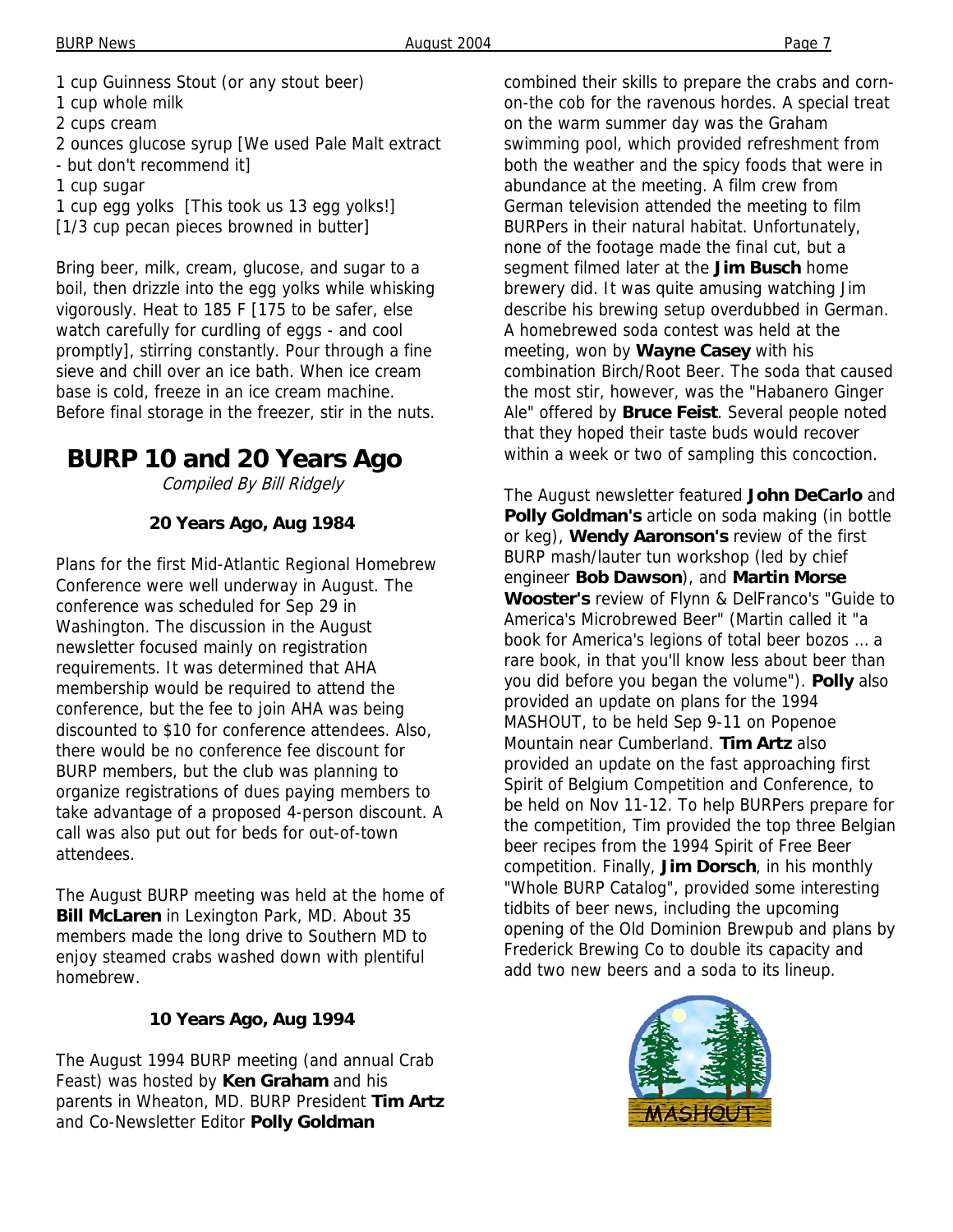### **MASHOUT 2004 Update**

By Bill Ridgely, MASHOUT 04 Coordinator

Here is a brief update on MASHOUT plans and happenings. By the time this newsletter is published, MASHOUT may well be sold out. Check the BURP website to see if spaces are still available:

**Corporate Sponsors** - Once again, a number of commercial brewers will be graciously contributing beer to the event. A page has been added to the MASHOUT website showing who these sponsors are. The page will be updated as new sponsors are added. Please support those establishments that support MASHOUT.

**T-Shirts** - We're happy to report that special tshirts for MASHOUT XVII (with the whimsical 17 year cicada-themed artwork of **John Esparolini**) will be available at the event for \$10 per shirt. All sizes will be available in both T and tank styles, but get yours early as they will go fast.

**Check-In Table Volunteers** - Our Check-In Table Coordinators **Bob & Kathleen Warriner** (who, some of you may recall, were married at MASHOUT several years ago) are seeking volunteers to help with check-in chores. If you are willing and able to man the table for a one-hour period anytime on Friday or Saturday, please contact Bob & Kathleen by phone (301-588-3037) or e-mail (p.burman@att.net). A keg of beer will be provided at the check-in table as an incentive.

**Ice Delivery** - We're happy to report that ice will be delivered directly to the MASHOUT site as it was last year. We are anticipating two deliveries on Friday and on Saturday. Cost will be under \$1 for a 7 lb bag of cubes or a 10 lb block. Please purchase only enough ice for your immediate needs so there will be plenty for everyone.

**Entrance Fee for Rocky Gap State Park** - We have recently learned that the State of MD is asking for a contribution from each vehicle entering Rocky Gap State Park this year. No one will be taking your money at the entrance. It will be an honor system with a cash box for your contribution. The state is recommending a contribution of \$5 per vehicle for all day use of the park. The MASHOUT

planning committee recommends a contribution of \$1 if you plan to spend a short time at the beach and/or use the showers. A \$5 contribution is not unreasonable if you do plan to spend the day at the park and make full use of the facilities.

**Bicycling** - There have been led bicycle rides at past MASHOUTs, and this year will be no exception. On Saturday, **Gordon Goeke** will lead a 25 mile round trip ride on the C&O Canal to Cumberland and back. The plan is to depart the MASHOUT site via carpool at 10:30 AM, park at Spring Gap (Milepost 175) on the canal, bike the 12.5 miles to Cumberland by 12:30 for lunch, and return to the cars by 4:00 PM. Some additional rides of varying lengths and skill levels may be scheduled at other times during MASHOUT. Check at the Check-In station for information as rides materialize.

**Homebrew Competition** - In addition to the judged "Brooklyn Brown Ale" clone competition to be held Saturday morning, a follow-up "People's Choice" competition will be held featuring the same beers just before dinner Saturday evening. All of the homebrewed brown ales (in addition to the Brooklyn Brown calibration keg) will be available for tasting starting at 5:00 PM on Saturday. Ballots will be available to pick your favorite (rather than the one most closely approximating Brooklyn Brown). A special prize will be given for the People's Choice.

**Port O' Pots** - Okay, not everyone's favorite subject. However, it should be noted that there has been some abuse of the port o' pots over the last several years. Last year, one had to be shut down completely on the first day of MASHOUT because someone carelessly paid the inevitable price for overconsumption. MASHOUT staff will be keeping a closer eye on the facilities this year. Anyone caught abusing a port o' pot will be permanently banned from MASHOUT. (This includes throwing things in the port o' pot that shouldn't be there, like the cyalume sticks used to light the facilities at night). Be advised. You have been warned.

The Popenoe family is requesting that attendees "drive gently" when passing the farmhouse while entering or leaving the property. Please remember that the house is occupied during MASHOUT, and good manners require that we make as little noise